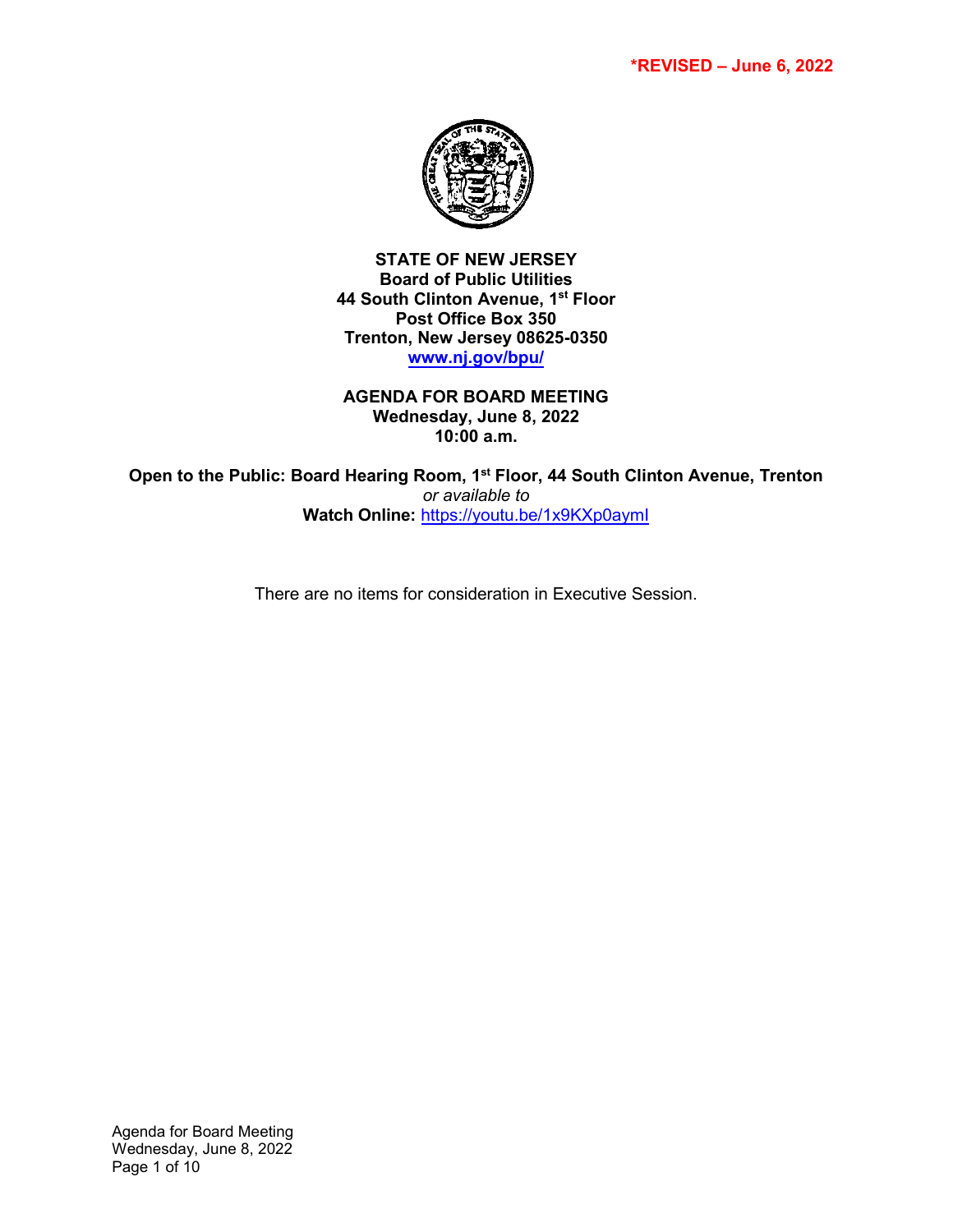

**STATE OF NEW JERSEY Board of Public Utilities 44 South Clinton Avenue, 1st Floor Post Office Box 350 Trenton, New Jersey 08625-0350 [www.nj.gov/bpu/](http://www.nj.gov/bpu/)**

#### **CONSENT AGENDA FOR BOARD MEETING Wednesday, June 8, 2022 10:00 a.m.**

**Open to the Public: Board Hearing Room, 1st Floor, 44 South Clinton Avenue, Trenton**  *or available to* **Watch Online:** <https://youtu.be/1x9KXp0aymI>

## **I***.* **AUDITS**

| А. | Energy Agent,              | Private Aggregator and/or Energy Consultant | <b>Renewal</b>  |
|----|----------------------------|---------------------------------------------|-----------------|
|    | <b>Registrations</b>       |                                             |                 |
|    | EE21020602L                | <b>Energy Advisory Service, LLC</b>         | $R - EA$        |
|    | EE21050785L                | <b>Evolution Energy Partners, LLC</b>       | $R - EA$        |
|    | EE21050763L                | Just One Energy, LLC<br>d/b/a E-Agent       | $R - EA$        |
|    | EE21030653L                | Power Brokers, LLC                          | $R - EA$        |
|    | EE20020161L                | <b>Premier Power Solutions, LLC</b>         | $R - EA$        |
|    | EE22050346L                | Progressive Energy Consulting, LLC          | $R - EA$        |
|    | EE20010041L                | Resource Energy Systems, LLC                | $R - EA$        |
|    | EE20100644L<br>GE20100645L | Edison Energy, LLC                          | $R - EA/PA/EC$  |
|    | EE21060934L<br>GE21060935L | <b>Energy Consultants, LLC</b>              | $R - E A / P A$ |
|    | EE21030662L<br>GE21030663L | Innovative Energy Advisors, LLC             | $R - E A / P A$ |

*These matters relate to applications for a renewal registration as an energy agent, private aggregator, and/or energy consultant.*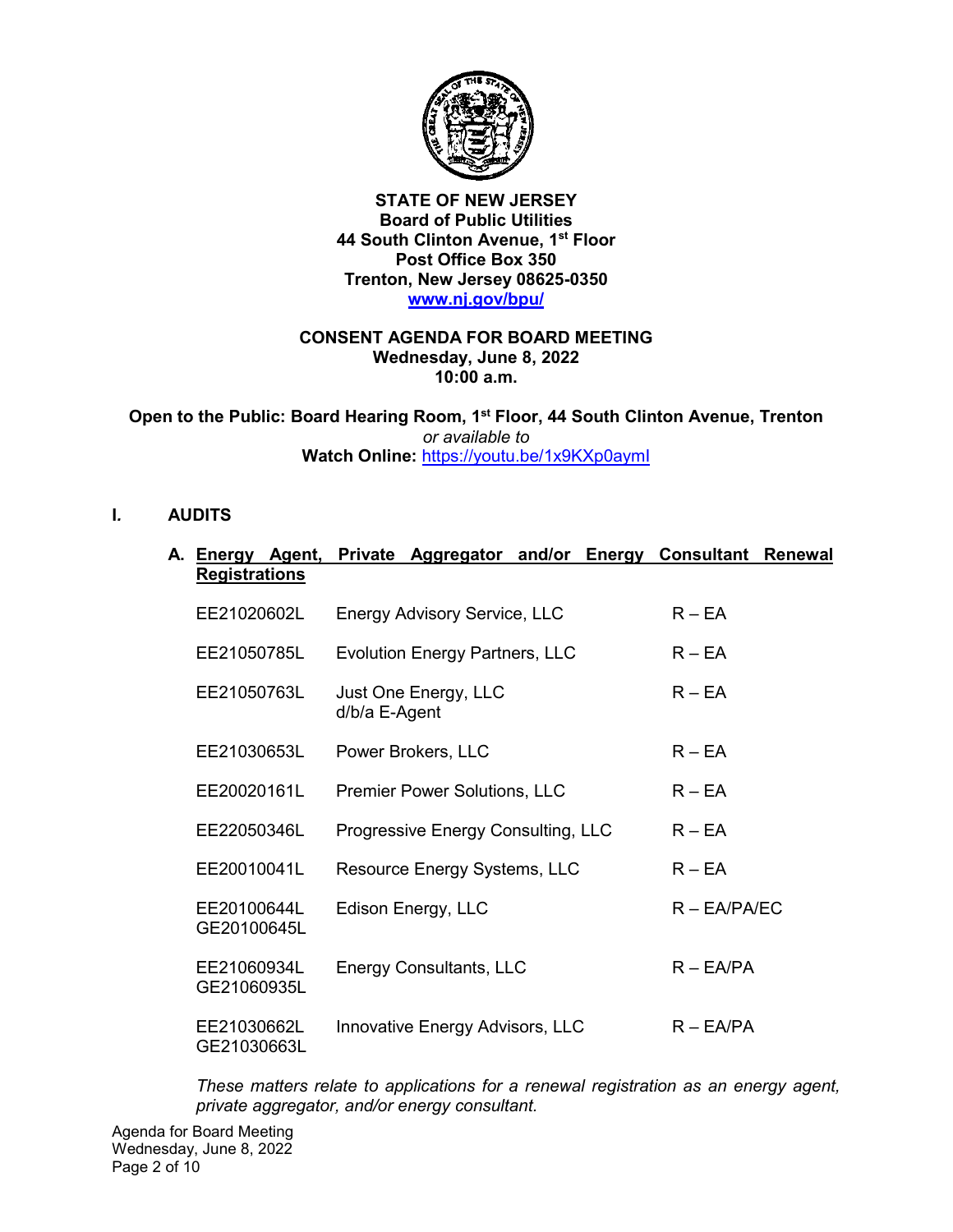# **AUDITS (CONT'D)**

**B.** Docket No. TO22050325 – In the Matter of Alteva of Warwick, LLC Requesting Three Months Extension to File Calendar Year 2021 Annual Report by June 30, 2022.

*The Board will consider a request from Alteva of Warwick, LLC for an extension request of time to file its Calendar Year 2021 Annual Report.*

**C.** Docket No. WO22050326 - In the Matter of the Borough of Park Ridge Requesting Three Months Extension to File Calendar Year 2021 Annual Report by June 30, 2022.

*The Board will consider a request from the Borough of Park Ridge for a three (3) month extension to file its Calendar Year 2021 Annual Report.*

#### **II. ENERGY**

**A.** Docket No. BPU GO17010023 and OAL PUC 01160 -17 - In the Matter of the Petition of New Jersey Natural Gas Company for a Determination Concerning the Holmdel Regulatory Station Pursuant to N.J.S.A. 40:55D-19 - 2017 Petition; and

Docket No. BPU GO18111257 and OAL PUC 17810-18 - In the Matter of the Petition of New Jersey Natural Gas Company for a Determination Concerning the Holmdel Regulatory Station Pursuant to N.J.S.A. 40:55D-19 - 2018 Petition.

*The Board will consider an extension of time to issue a final decision regarding these matters.*

#### **III. CABLE TELEVISION**

**A.** Docket No. CE21081058 – In the Matter of the Petition of Comcast of New Jersey II, LLC for a Renewal Certificate of Approval to Continue to Construct, Operate and Maintain a Cable Television System in and for the City of East Orange, County of Essex, State of New Jersey.

*The Board will consider a request for a Renewal Certificate of Approval to Comcast of New Jersey II, LLC for the City of East Orange for a term of 10 years.* 

### **IV. TELECOMMUNICATIONS**

**A.** Docket No. TF22030137 – In the Matter of the Verified Petition of Everstream Solutions, LLC for Approval to Participate in Certain Financing Arrangements.

*The Board will consider a petition filed by Everstream Solutions, LLC requesting approval to borrow up to \$975 million to refinance existing debt, to use on future acquisitions and other expansion activities and for general corporate purposes.*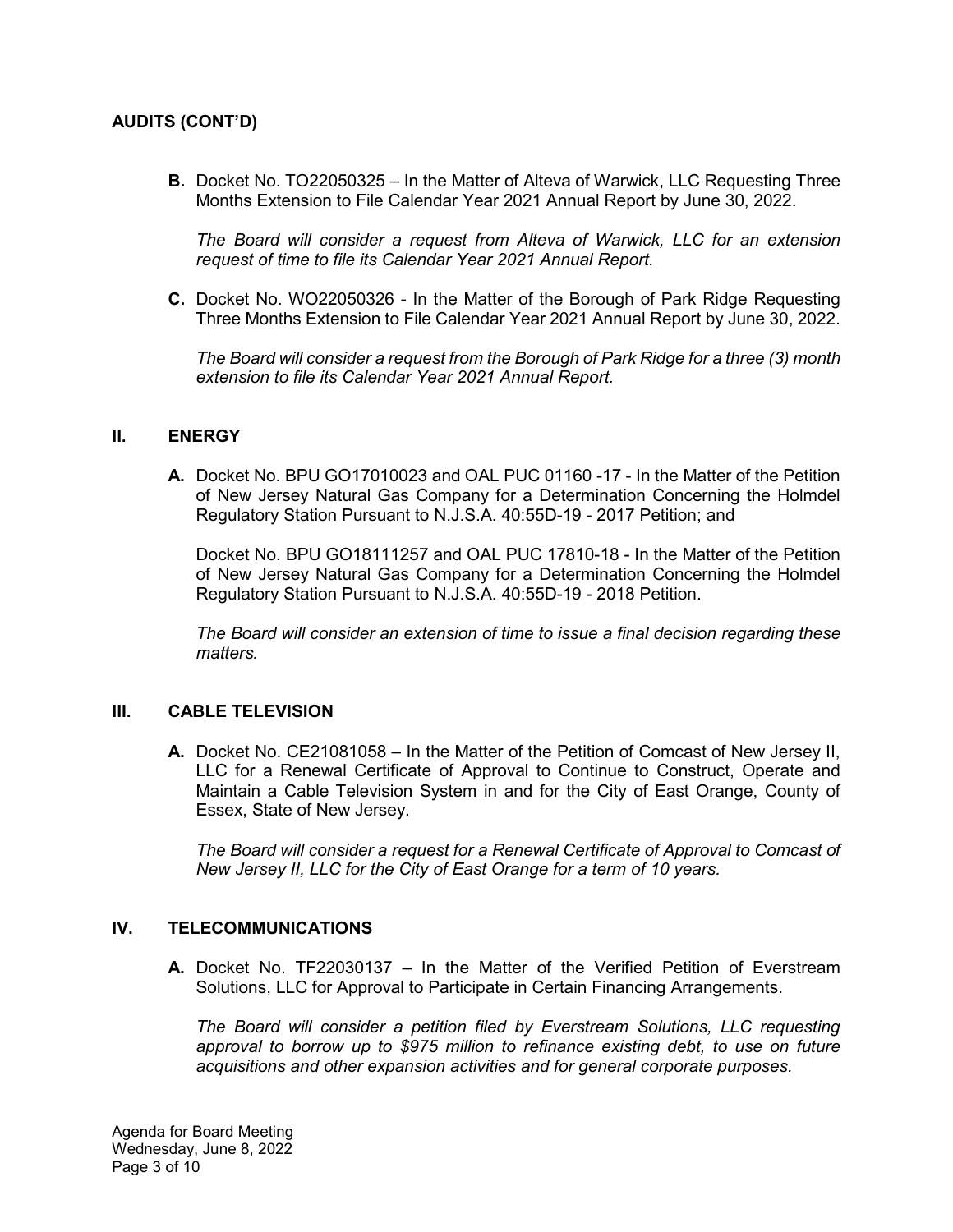### **TELECOMMUNICATIONS (CONT'D)**

**B.** Docket No. TF22040250 - In the Matter of the Verified Joint Petition of Lingo Management, LLC, Lingo Communications, LLC, B. Riley Principal Investments, LLC, Matrix Telecom, LLC, Licensee, and BullsEye Telecom, Inc., Licensee, for Approval for Licensees to Participate in Certain Financing Arrangements.

*The Board will consider a joint petition filed by Lingo Management and others seeking approval for BullsEye Telecom to be added to the existing approved financing arrangements and for an increase to the amount of financing.*

**C.** Docket No. TM22040244 - In the Matter of the Verified Joint Petition of Lingo Management, LLC, Lingo Communications, LLC, B. Riley Principal Investments, LLC, Matrix Telecom, LLC, Licensee, and BullsEye Telecom, Inc., Licensee for Approval of the Proposed Transfer of Control of BullsEye Telecom, Inc.

*The Board will consider a petition filed by Lingo Management LLC, Lingo Communications LLC, B. Riley Principal Investments, LLC, BullsEye Telecom, Inc., Matrix Telecom, LLC seeking approval of the transfer of control of BullsEye Telecom, Inc. to the Lingo Entities.*

**D.** Docket No. TO18121350 – In the Matter of the Joint Petition of United Telephone Company of New Jersey, Inc. d/b/a CenturyLink and Peerless Network of New Jersey, LLC for Approval of the Carrier Partner for Interconnected VOIP Provider Amendment to the Interconnection Agreement.

In the Matter of the Joint Petition of United Telephone Company of New Jersey, Inc. d/b/a CenturyLink and Peerless Network of New Jersey, LLC for Approval of the Third Party Transit Provider Amendment to the Interconnection Agreement.

*This matter concerns a request for Board approval of two amendments of an Interconnection Agreement between, United Telephone Company of New Jersey, Inc. d/b/a CenturyLink, and Peerless Network, LLC. Amendment 1 is a Carrier Partner for Interconnected VoIP Provider amendment to the Interconnection Agreement, and Amendment 2 is a Third Party Transit Provider amendment to the Interconnection Agreement.*

### **V. WATER**

**A.** Docket Nos. BPU WR22010018 and OAL PUC 00535-2022N - In the Matter of the Joint Petition of Montague Water and Sewer Companies for an Increase in Rates and Charges for Water Service.

*This matter involves a petition for a base rate increase, for water service, filed by Montague Water Company and Montague Sewer Company. The proposed Board action is a second suspension of the proposed rates for an additional four months until October 13, 2022.*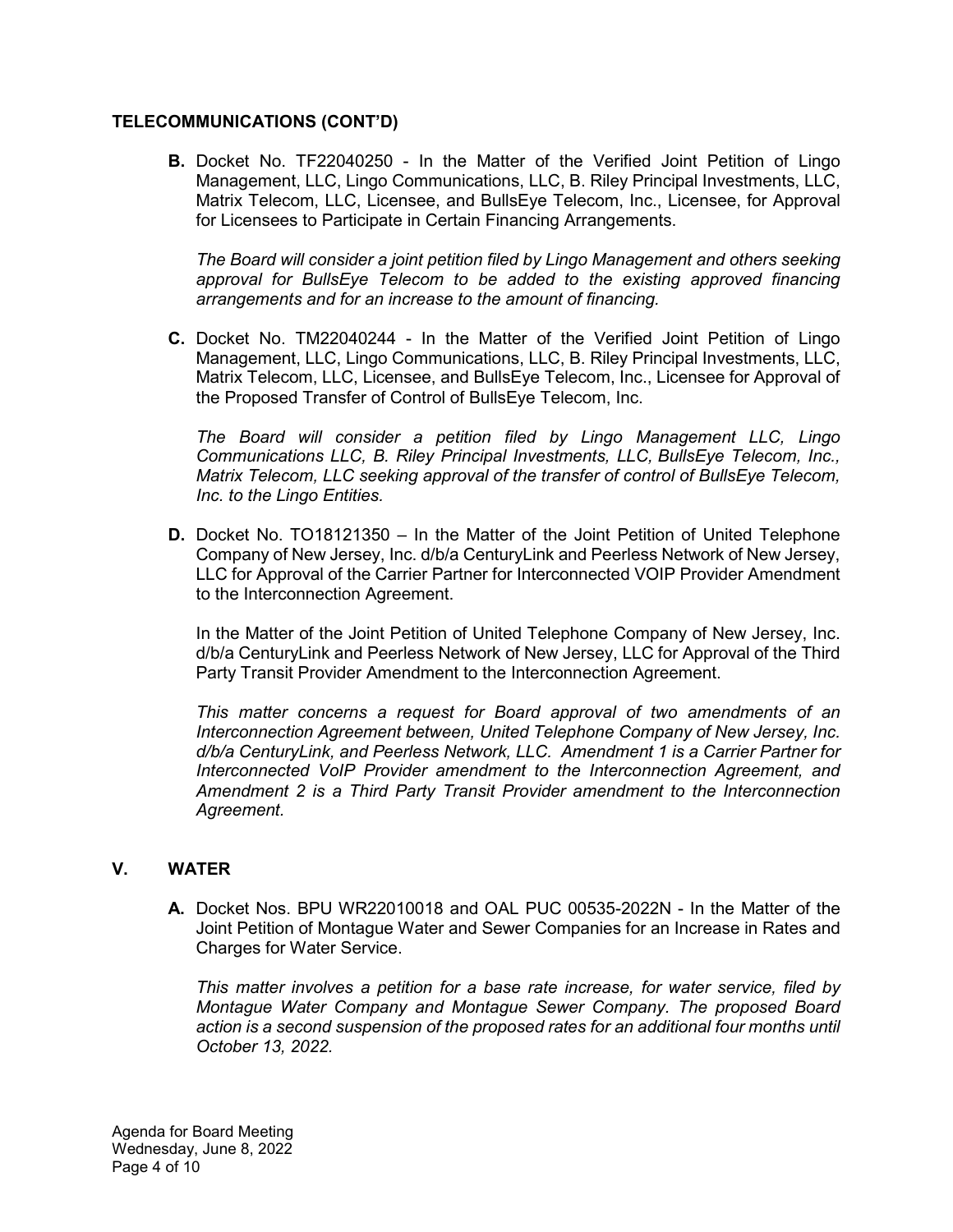# **WATER (CONT'D)**

**B.** Docket Nos. BPU WR22010019 and OAL PUC 00808-22 - In the Matter of the Petition of New Jersey American Water Company, Inc. for Approval of increased Tariff Rates and Charges for Water and Wastewater Service, and Other Tariff Modifications.

This matter involves a petition for a base rate increase, for water service, filed by New Jersey-American Water Company. The proposed Board action is the suspension of the proposed rates for an additional four months from the entry of the Initial Suspension Order, or until October 13, 2022, to allow the Board to investigate the just and reasonableness of the proposed rates.

**C.** Docket No. WO20110723 and OAL PUC 05592-21 – In the Matter of the Petition of 68-72 Franklin Place, LLC and the Village Courtyard Condominium Association for Relief of Certan in New Jersey American Water Company Tariff Charges.

*The Board will consider an extension of time to issue a Final Decision in this matter.* 

# **VI. RELIABILITY AND SECURITY**

NO ITEMS FOR CONSIDERATION

# **VII. CUSTOMER ASSISTANCE**

NO ITEMS FOR CONSIDERATION

# **VIII. CLEAN ENERGY**

NO ITEMS FOR CONSIDERATION

### **IX. MISCELLANEOUS**

NO ITEMS FOR CONSIDERATION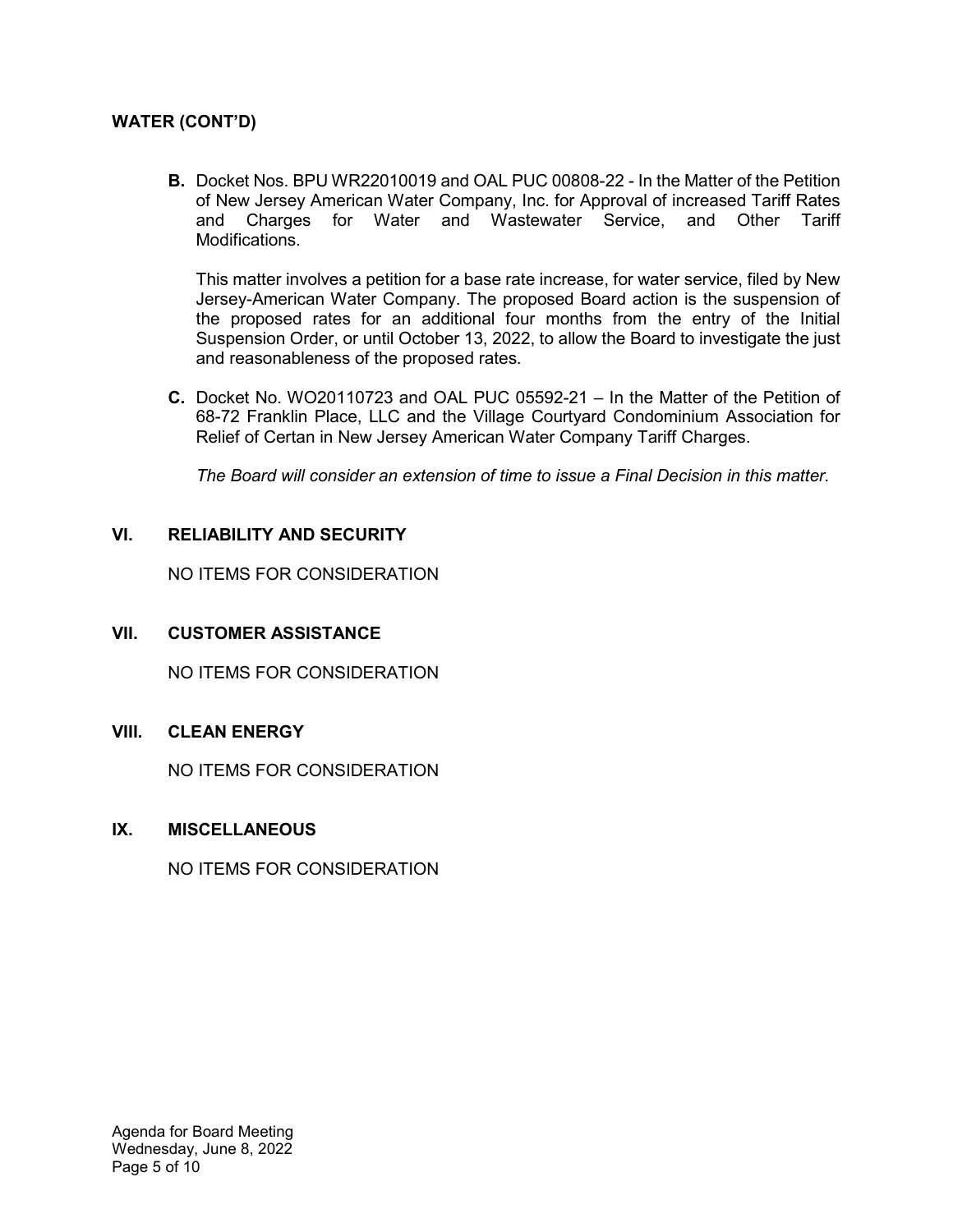

**STATE OF NEW JERSEY Board of Public Utilities 44 South Clinton Avenue, 1st Floor Post Office Box 350 Trenton, New Jersey 08625-0350 [www.nj.gov/bpu](http://www.nj.gov/bpu)** 

**AGENDA FOR BOARD MEETING Wednesday, June 8, 2022 10:00 a.m.** 

**Open to the Public: Board Hearing Room, 1st Floor, 44 South Clinton Avenue, Trenton**  *or available to* **Watch Online:** <https://youtu.be/1x9KXp0aymI>

**1. AUDITS**

NO ITEMS FOR CONSIDERATION

### **2. ENERGY**

**A.** Docket No. ER22010003 – In the Matter of the Board of Public Utilities - Federal Energy Regulatory Commission (FERC) Items for 2022 – FERC Docket No. ER22- 1606-000 – PPL Electric Utilities Corporation; PJM Interconnection, L.L.C.

*The Board will consider the ratification of the joint protest of Board Staff and Rate Counsel filed with FERC on May 2, 2022*.

**B.** Docket No. GR21071018 – In the Matter of the Petition of Elizabethtown Gas Company to Revise the Remediation Adjustment Clause Component of its Societal Benefits Charge Rate.

*The Board will consider Elizabethtown Gas Company's 2021 Remediation Adjustment Clause rates on a final basis. The parties have executed a stipulation, which if approved by the Board, will result in a no additional bill impact for a typical residential heating customer.*

**C.** Docket No. GR20110726 – In the Matter of the Petition of South Jersey Gas Company to Implement an Infrastructure Investment Program (IIP) and Associated Recovery Mechanism Pursuant to N.J.S.A. 48:2-21 and N.J.A.C. 14:3-2A.

*The Board will consider South Jersey Gas Company's proposal to conduct an Infrastructure Investment Program. The parties have executed a stipulation, which if approved by the Board, will authorize the Company to implement a five (5)-year, \$200 million program.*

Agenda for Board Meeting Wednesday, June 8, 2022 Page 6 of 10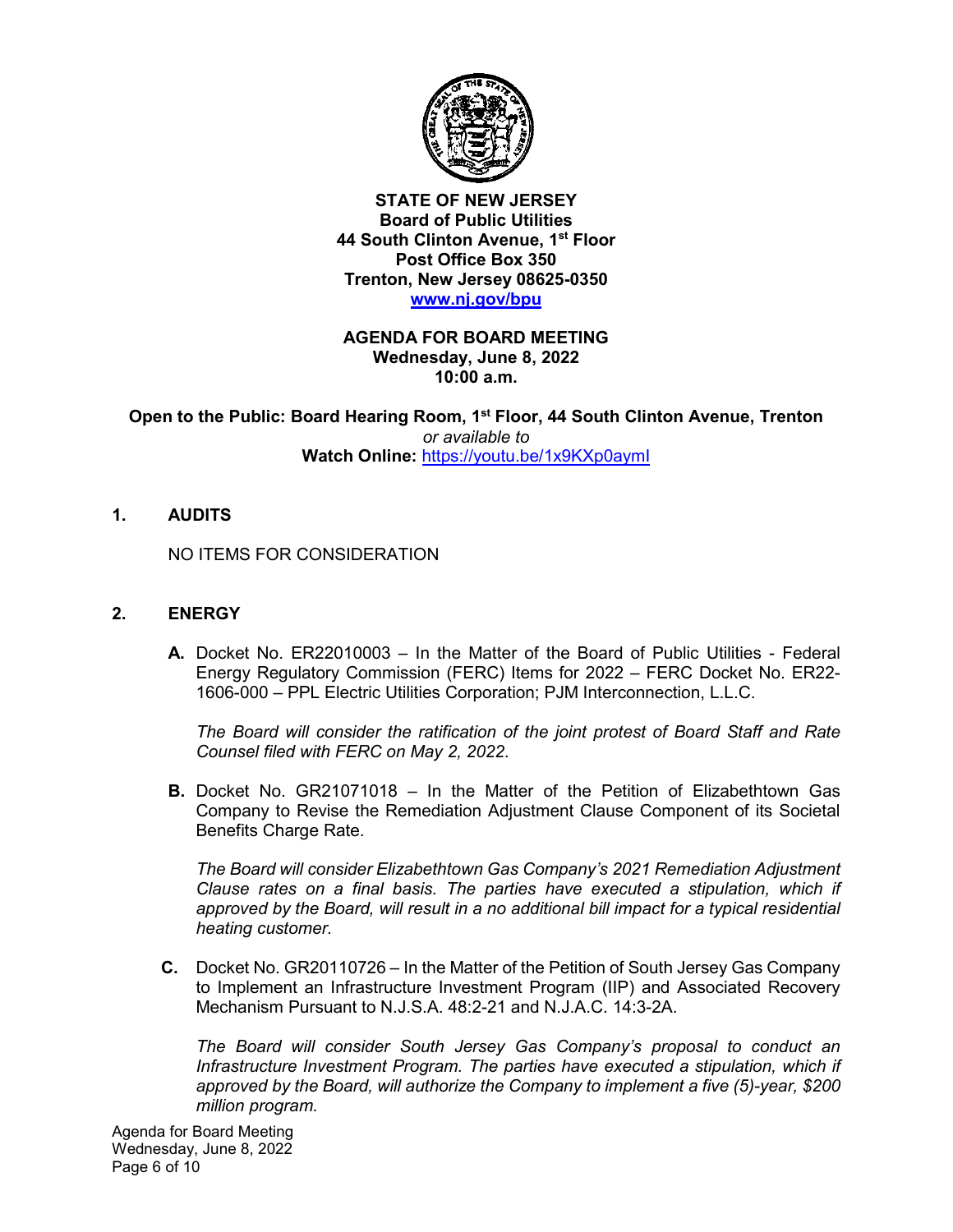## **ENERGY (CONT'D)**

**D.** Docket No. EM21101204 – In the Matter of the Petition of Public Service Electric and Gas Company for Approval of a Service Agreement with PSEG Services Corporations and Transfer of Utility Assets.

*The Board will consider PSE&G's request for authorization to transfer employees to an affiliate and amend its Service Agreement.*

**E.** Docket Nos. ER2110201 and GR21101202 – In the Matter of the Petition of Public Service Electric and Gas Company for Approval of Changes in its Electric Tax Adjustment Credit and Gas Tax Adjustment Credit ("2021 TAC Filing").

*The Board will consider Public Service Electric and Gas Company's filing to revise its Electric Tax Adjustment Credit and Gas Tax Adjustment Credit rates. The parties have executed a stipulation, which if approved by the Board, will result in an annual increase of \$6.84 to typical residential electric customers and an annual increase of \$17.14 to typical residential gas customers.*

**F.** Docket Nos. ER21070965 and GR21070966 – In the Matter of the Petition of Public Service Electric and Gas Company for Approval of Changes in its Electric Green Programs Recovery Charge and its Gas Green Programs Recovery Charge ("2021 PSE&G Green Programs Cost Recovery Filing").

*The Board will consider Public Service Electric and Gas Company's Green Program Recovery Charge filing. The parties have executed a stipulation, which if approved by the Board, will result in an annual decrease of \$0.80 to typical residential electric customers and an annual increase of \$0.26 to typical residential gas customers.*

**G.** Docket No. ER21121242 - In the Matter of the Petition of Public Service Electric and Gas Company for Approval of the Recovery of Associated Costs Related to the Solar Successor Incentive Program (SuSI Program).

*The Board will consider Public Service Electric and Gas Company's Solar Successor Incentive Program cost recovery filing. The parties have executed a stipulation, which if approved by the Board, will result in the recovery of costs associated with the implementation of the Solar Successor Incentive Program as well as its establishment as a new component within the Company's Green Programs Recovery Charge tariff. The annual impact to typical residential electric customers will be an increase of \$4.48.*

**H.** Docket No. ER22020035 – In the Matter of the Petition of Public Service Electric and Gas Company for Approval of Changes in its Electric Conservation Incentive Program (2022 PSE&G Electric CIP Rate Filing).

*The Board will consider Public Service Electric and Gas Company's Electric Conservation Incentive Program filing. The parties have executed a stipulation, which if approved by the Board, will result in an annual decrease of \$8.12 to a typical residential electric customer.*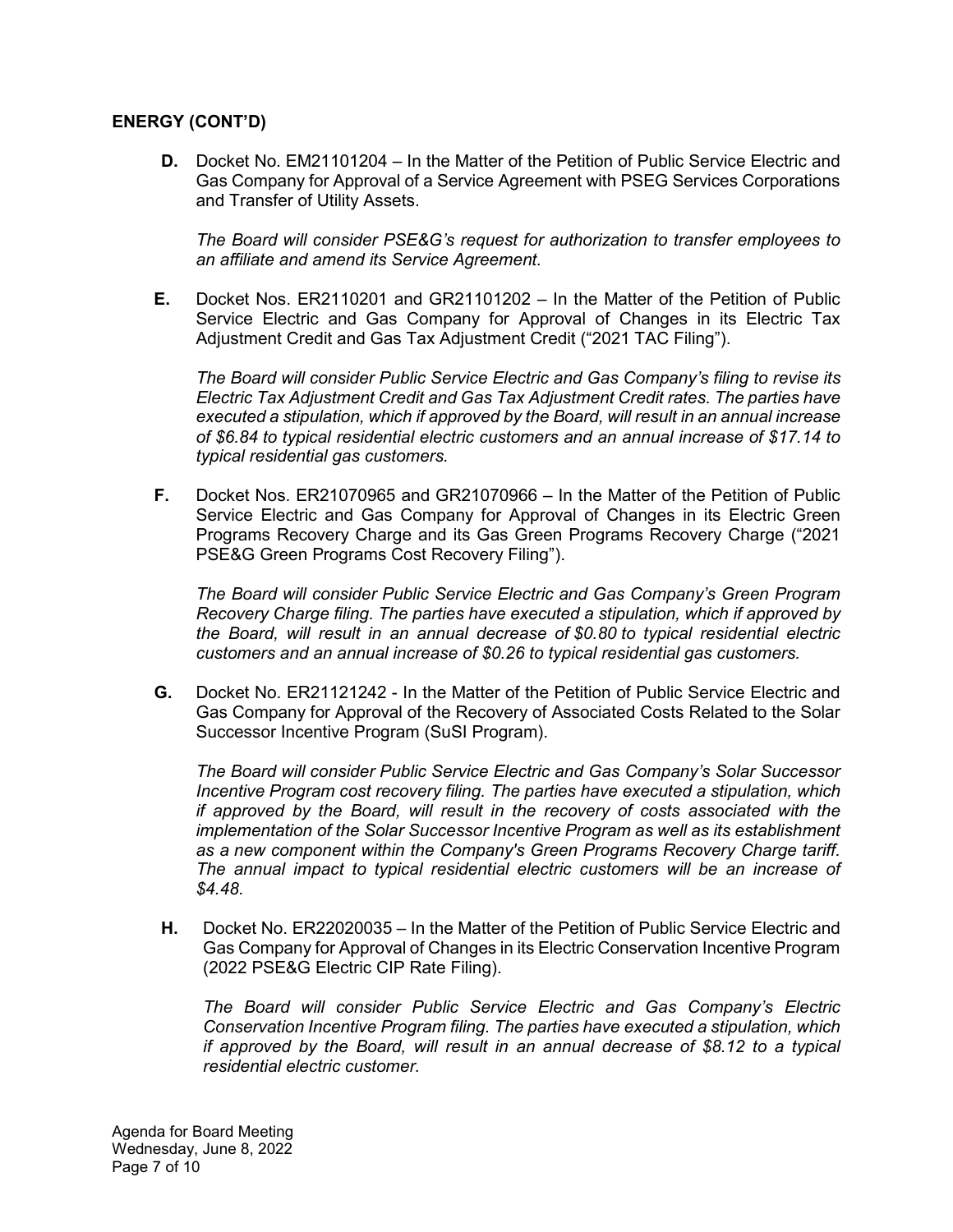# **ENERGY (CONT'D)**

**I.** Docket No. GM22040270- In the Matter of the Merger of South Jersey Gas Industries, Inc. and Boardwalk Merger Sub, Inc.

*The Board will consider designating a presiding commissioner for the petition filed by South Jersey Industries, Inc. and Boardwalk Merger Sub, Inc. seeking approval of a merger and change of ownership of Elizabethtown Gas Company and South Jersey Gas Company.*

### **3. CABLE TELEVISION**

NO ITEMS FOR CONSIDERATION

#### **4. TELECOMMUNICATIONS**

**A.** Docket No. TX21040718 – In the Matter of the Proposed Re-Adoption of N.J.A.C. 14:10 – Telecommunications Rules.

*The Board will consider the final readoption of the Board's rules governing telecommunications service at N.J.A.C. 14:10, which are due to expire on July 20, 2022.* 

#### **5. WATER**

NO ITEMS FOR CONSIDERATION

#### **6. RELIABILITY AND SECURITY**

**A.** Docket No. EX20090613 – In the Matter of the Proposed Readoption with Substantial Changes of New Jersey Administrative Code (N.J.A.C.) 14:2 "Protection of Underground Facilities: One Call Damage Prevention System."

*The Board will consider the final readoption of the Board's rules governing Underground Facilities: One-Call Damage Prevention System at N.J.A.C. 14:2, with substantial changes, which are due to expire on August 11, 2022.* 

### **7. CUSTOMER ASSISTANCE**

NO ITEMS FOR CONSIDERATION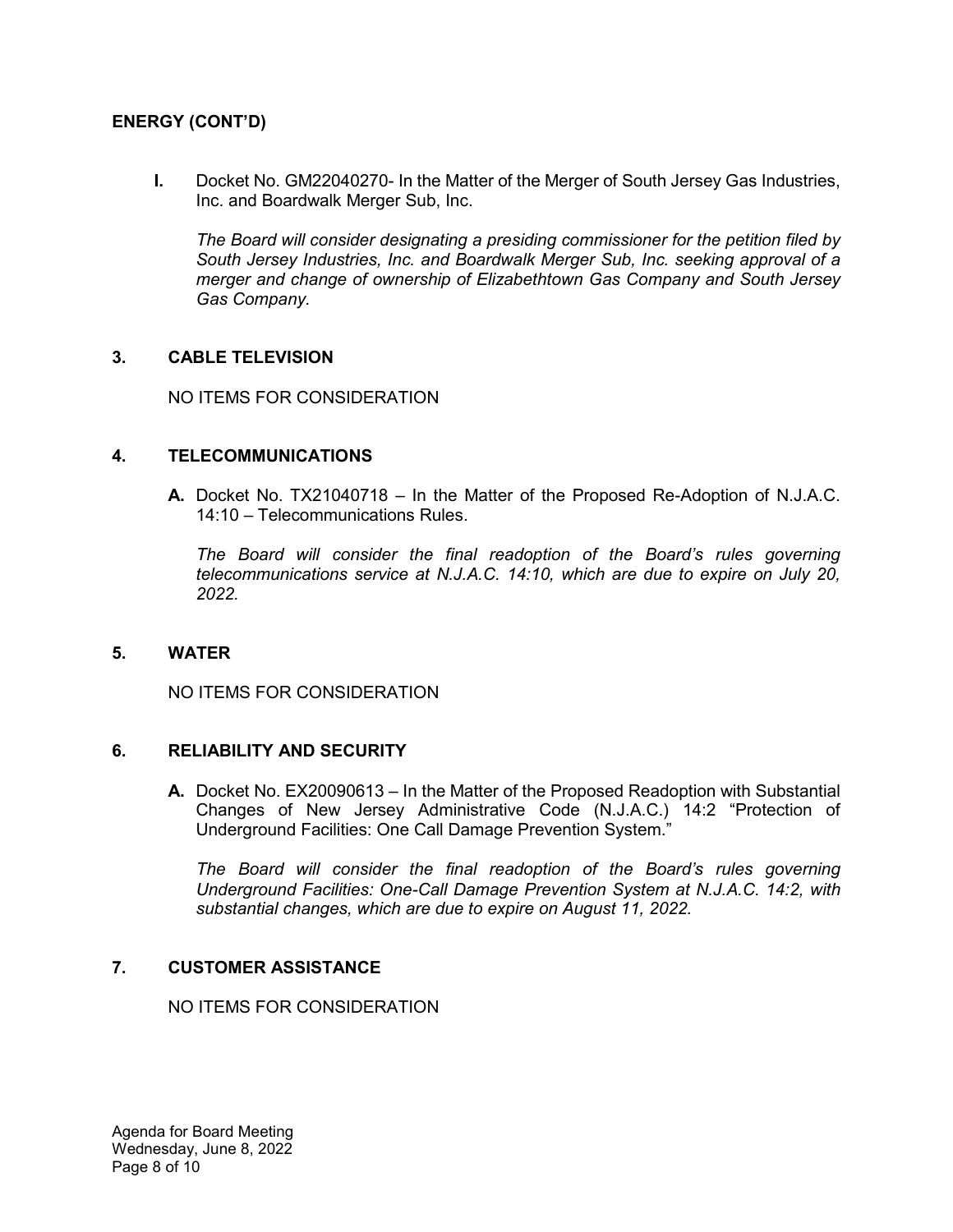# **8. CLEAN ENERGY**

**A.** Docket No. QO22030229 – In the Matter of the Clean Energy Program Authorization of Commercial and Industrial Energy Efficiency Incentives Exceeding \$500,000 – Monroe Township Board of Education.

*The Board will consider Staff's recommendation for award of an over \$500,000 incentive to the Monroe Township Board of Education for energy efficiency upgrades under the Pay for Performance – Existing Buildings Program.* 

**B.** Docket No. QO22040260 – In the Matter of the Clean Energy Program Authorization of Commercial and Industrial Energy Efficiency Incentives Exceeding \$500,000 – Gloucester County Utilities Authority.

*The Board will consider Staff's recommendation for award of an over \$500,000 incentive to the Gloucester County Utilities Authority for the installation of new combined heat and power gas engines under the Combined Heat and Power and Fuel Cell Program.*

**C.** Docket No. QO21091113 – In the Matter of New Jersey Clean Energy Program Fiscal Year 2022 Community Energy Planning.

*The Board will consider approval of grant awards under the Community Energy Plan Grant Program.*

**D.** Docket No. EO21030630 – In the Matter of the Verified Petition of Jersey Central Power and Light Company for Approval of an Electric Vehicle Program and an Associated Cost Recovery Mechanism.

*The Board will consider a stipulation related to Jersey Central Power and Light Company's light duty Electric Vehicle Filing.*

### **9. MISCELLANEOUS**

**A.** Docket No. EO22040248 – In the Matter of the Verified Petition of the Retail Energy Supply Association for a Rulemaking Proceeding Regarding Pass-Through of Costs of Renewable Energy Portfolio Standards by Third Party Suppliers.

*The Board will consider the Retail Energy Supply Association's request to amend the Board's regulation, N.J.A.C. 14:4-7.6(l), to 1) conform to the Clean Energy Act, P.L. 2018 c. 17, and 2) allow third party suppliers to pass through all cost increases related to compliance with future state-mandated Renewable Energy Portfolio Standards to customers who are on fixed price contracts that include a material change notice provision.*